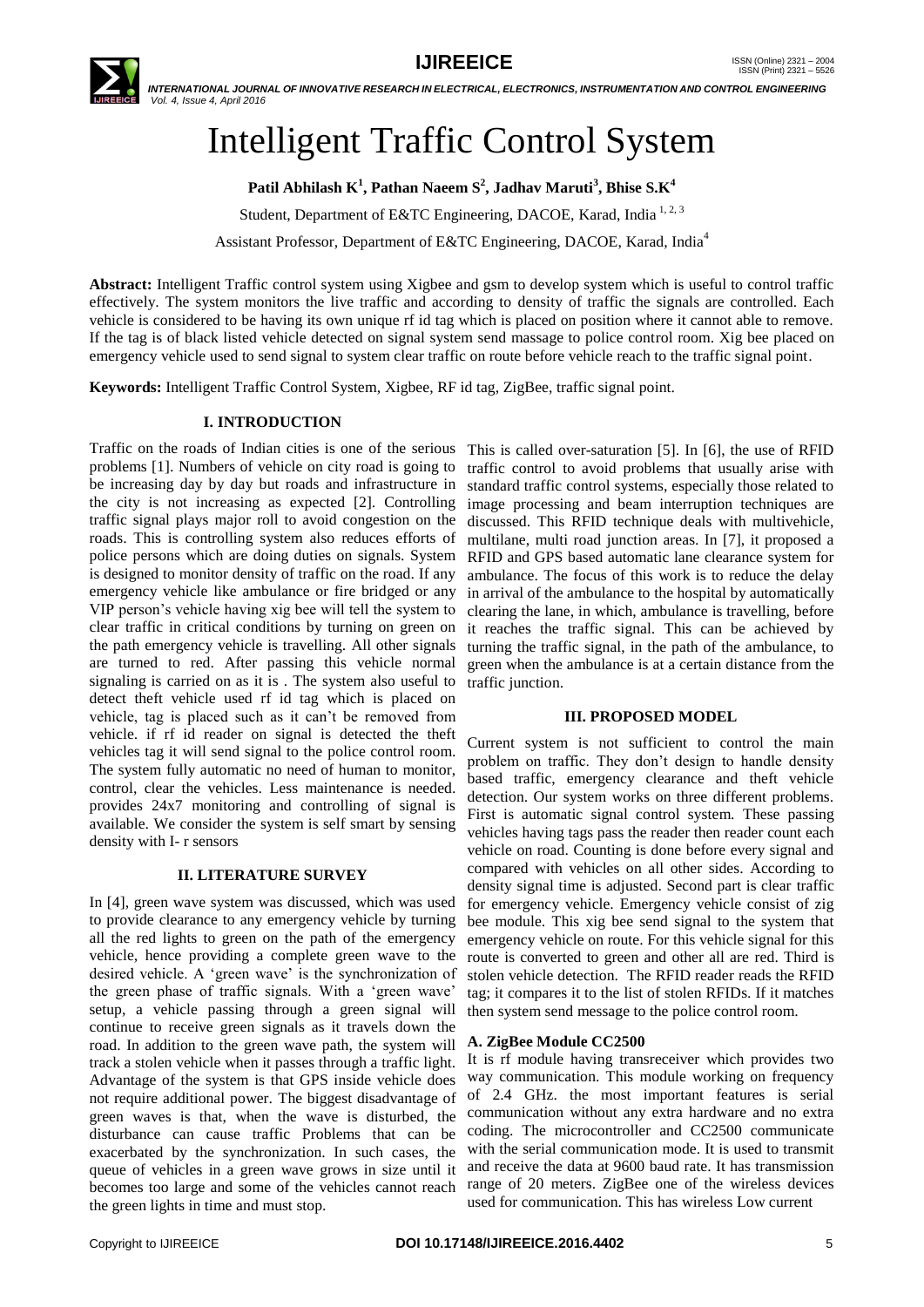

consumption (13.3 mA in RX, 250 kBaud, input well above sensitivity limit), Excellent receiver selectivity and blocking, Programmable data rate from 1.2 to 500 kBaud. It is Suitable for frequency hopping and multichannel systems due to a fast settling frequency synthesizer with 90 us settling time.



Fig 1. zig bee module

# **B. Microcontroller (PIC16F877A)**

Peripheral Interface Control (PIC) type of controller IC. It executes each instruction in less than 200 nanoseconds. It has 40 pins and has 8K program memory and 368 byte data memory. it is easy to store large number of emergency vehicles. Interrupt option gives the advantage like jump from one loop to another loop. Less power and operates by vehicle battery itself.



# Fig2 PIC16F877A

# C.GSM Module

These GSM modems are most frequently used to provide mobile Internet connectivity, many of them can also be used for sending and receiving SMS. GSM modem must support an "extended AT command set" for sending/ receiving SMS messages. It works on frequencies EGSM 900 MHz, DCS 1800 MHz and PCS 1900 MHz. Designed for global market, SIM300 is a Tri-band GSM/GPRS engine that works on frequencies EGSM 900 MHz, DCS 1800 MHz and PCS1900 MHz. SIM300 provides GPRS multi-slot class 10 capability and support the GPRS coding schemes CS-1, CS-2, CS-3 and CS-4.



Fig4. GSM Module

# D. RFID Tag and RFID Reader

RFID finds large scope in industries, shopping malls, institutions and departmental stores. RFID is the latest trend used to automate the systems providing long term benefits and eliminate the respective drawbacks. RFID is abbreviation of Radio Frequency Identification that uses Radio waves for communication and is rapidly gaining importance to boost the existing systems. The RFID tags can be programmed unique code. This code gets read when passing through the RFID reader. When a tag crosses the reader, the reader recognizes the unique code and updates the account of user. Modern readers have the capability of reading up to 15 tags at a time.

# RFID Tag

It is made up of carbonic structure which contains magnetic strip or coil layer inside the tag which helps in sensing the tag. When radio waves from the reader are encountered by a passive RFID tag, the coiled antenna within the tag forms a magnetic field. The tag draws power from it, energizing the circuits in the tag. The tag then sends the information encoded in the tag's memory. The tag is typically much less expensive to manufacture.



Fig4. RFID Tag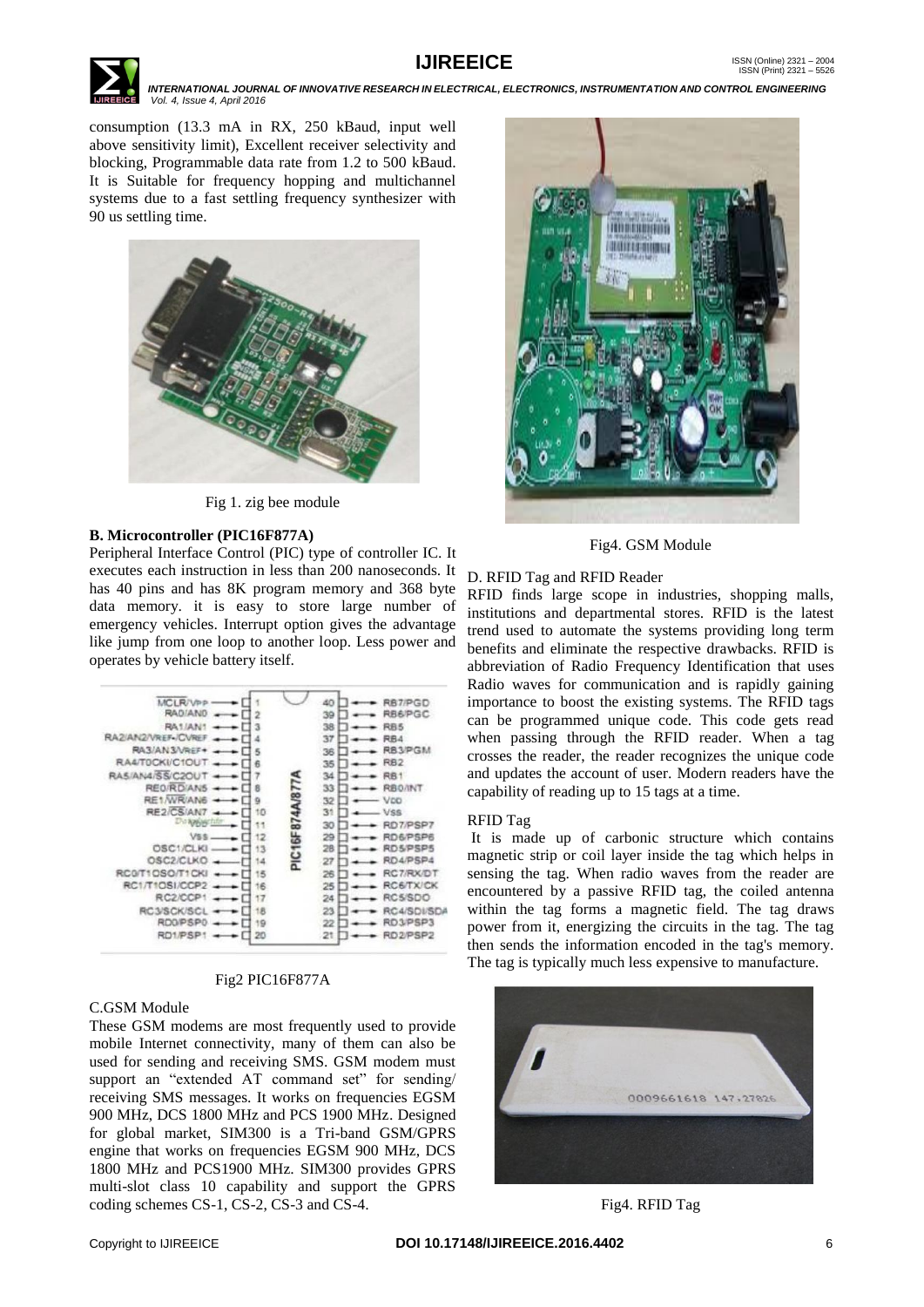

There are two types of RFID tags: Active tags and Passive If any vehicle is stolen then its RF ID tag is fixed in system tags. Passive tags need to energize through a power source controller memory. Each vehicle on signal is compared in order to improve their range for reading through the with system RF Id tag signal. If match is found then that reader. They can be read up to a small distance of 10-15 vehicle is stolen vehicle this message is send to the signal cm, so the system is static. A passive tag is an RFID tag that vehicle is detected on particular vehicle path. This that does not contain a battery.

#### RFID Reader

Readers come in many forms, operate on different frequencies, and may offer a wide range of functionality. Readers may have their own processing power and internal storage and may offer network connectivity. RFID readers are used to interrogate data stored in tags.It contains radio frequency module, control unit and an antenna to interrogate electronics tags via radio signals. The antenna inside the reader generates electromagnetic field. When a tag passes through the field, the information stored on the chip in the tag is interpreted by the reader and sent to the server, which, in turn, stores or retrieves information about the book"s issue or return. RFID readers can be in any form either fixed or handheld. In this project both are in use. RFID readers are placed both at entry and exit of the library.



Fig 5.RFID Reader

#### **IV. BLOCK DIAGRAM**

Before you begin to format your paper, first write and save the content as a separate text file. Keep your text and graphic files separate until after the text has been formatted and styled. Do not use hard tabs, and limit use of hard returns to only one return at the end of a paragraph. Do not add any kind of pagination anywhere in the paper. Do not number text heads-the template will do i. Zigbee range is limited so may cause some problems. that for you.

As discussed earlier we are going to create system that works 24x7, monitor current density of traffic, provides ambulance clear path, detect theft vehicles. It compares traffic on each road and provides green signal more delay time for vehicle to pass on. After that if any emergency vehicle arriving at signal is detected by central controller to detect signal system though vehicle Zigbee. This Zigbee alert system before vehicle came to signal that instant green light turn on at that particulars path. Traffic released and provided clear path for the vehicle. Every vehicle having RF ID tag which has special identity for each vehicle.

signal monitors all vehicles passing on signals.



Fig 3Block Diagram of System

# **V. ADVANTAGES AND DISADVANTAGES**

#### Advantages:

i. wireless controlling is possible by Zigbee and GSM systems.

II. Density monitoring is possible is automatically takes place and controlling is also possible.

- iii. Save time of the vehicles waiting on signal.
- iv. Reduce the workload traffic police and RTO Officers.
- v. 24x7 monitoring and controlling is possible.

#### Disadvantages:

ii. Tag detection and Tag recagnization is very complicated so limits on system.

iii. Density calculation has also add few limit to system.

#### **VI. COCLUSION**

From this system we able to control the traffic in the cities. We are able to calculate densities of vehicles. System intelligently changes its ON/OFF time according to traffic density. Automatically clear the road for emergency vehicles. If any theft vehicle is detected from its RFID tag then system will send the message to the police control vehicle.